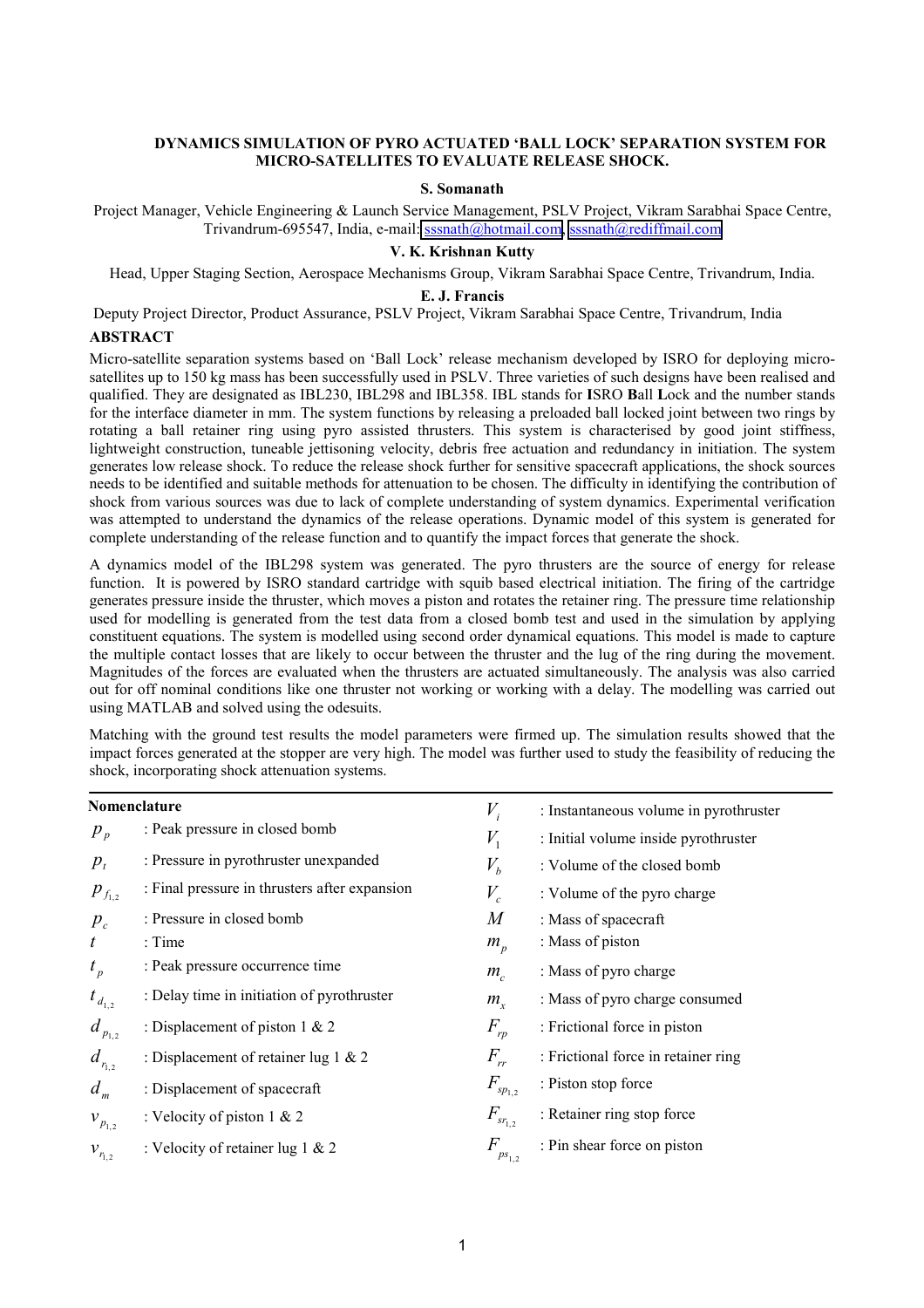| $F_{\mathit{pr}_{1,2}}$      | : Pin shear force on retainer lug                                |
|------------------------------|------------------------------------------------------------------|
| $K_{\rm c}$                  | : Jettisoning spring stiffness                                   |
| $k_{pr}$                     | : Stiffness of piston & retainer lug                             |
| $k_{\rm rs}$                 | : Stiffness of retainer ring $&$ stopper                         |
| $k_{\scriptscriptstyle{pc}}$ | : Stiffness of piston & case                                     |
| $\overline{A}$               | : Area of piston                                                 |
| $C_{r}$                      | : Kinetic coefficient of restitution                             |
| $\overline{R}$               | : Radius of piston contact on lug                                |
| $R_{h}$                      | : Radius at which balls are positioned                           |
| $R_{r}$                      | : Radius at which friction acts on retainer                      |
| $R_{I}$                      | : Radial position of shear pins on retainer lug                  |
| $\boldsymbol{N}$             | : Number of jettisoning springs                                  |
| r                            | : Radius of balls                                                |
| .J                           | : Polar MI of retainer ring                                      |
| $\boldsymbol{n}$             | : Index of polytropic expansion                                  |
| $S_p$                        | : Maximum stroke of piston                                       |
| $S_r$                        | : Maximum stroke of retainer ring lug                            |
| $S_{\rm c}$                  | : Maximum stroke of springs                                      |
| $\mathbf{0}_{i}$             | : Distance of ball contact on retainer ring from<br>edge of hole |

# **1. INTRODUCTION**

'Ball Lock' based separation systems were developed for micro-satellites of mass class up to 150 kg to be flown in Polar Satellite Launch Vehicle (PSLV). These systems generate low release shock at the satellite interface. Typical measured acceleration response and the Shock Response Spectrum (SRS) at the interface of the system with the satellite is shown in Fig: 1&2. For sensitive satellite applications, further reduction of the release shock was planned. Functional tests were conducted with instrumentation to demonstrate various configurations. These tests were in limited numbers and hence could not simulate all the parameters that govern the magnitude of the shock. The available measurements on the release dynamics showed that very short time period is involved in the release (less than 1ms). The difficulty with the measurements was due to the small dimensions and time periods. In the standard system no shock attenuation systems have been employed so as to make the system simple.

To understand the release dynamics, a mathematical model of the IBL298 system is generated. The objective of this model is to simulate and predict the dynamics of the separation system and to understand the release dynamics under various functional conditions. From the computation of the impact forces, the sources of release shock can be identified. In this model, the results of the simulation are compared with the available test data and

the model parameters are firmed up. The reduction of shock is addressed for use of this system for spacecrafts with sensitive equipments. After identifying the shock sources, some simple shock attenuation devices are suggested. Simulation studies were carried out with typical shock attenuation systems.



Fig: 1 Response measured on the satellite interface



Fig: 2 SRS of the measured response

# **2. SYSTEM DESCRIPTION**

The configuration of the separation system is shown in Fig: 3. The system consists of three rings. The fore-end ring interfaces with the satellite. The aft end ring is attached to the launch vehicle deck. These rings are held together using a ball lock and pre-loaded radially using a retainer ring which provides the required joint stiffness. The retainer ring is locked in position using two shear screws attached to the stopper bracket. For releasing the system, the retainer ring is to be rotated overcoming the redial pre-load and friction and shearing the pins through a fixed angle. The required angle is reached when the lug of the retainer ring makes contact with the stopper mounted on the aft ring. The holes on the retainer ring aligns with the balls in the aft ring and jettisoning springs cause the separation of the for end ring. The configuration of the piston and the retainer lug, which is of interest in this model, is shown in Fig:4. There are two pyro thrusters mounted on a bracket attached to the aft ring keeping a small gap from the retainer ring lug. The pyro thrusters are mounted so as not to make contact with the stopper lug and retainer ring at the end of the stroke. This is to prevent the impact of the piston on the lug at the end of the stroke. There are eight sets of compressed springs providing jettisoning energy for the spacecraft. The springs react on the fore end ring, which forms a part of the spacecraft after separation.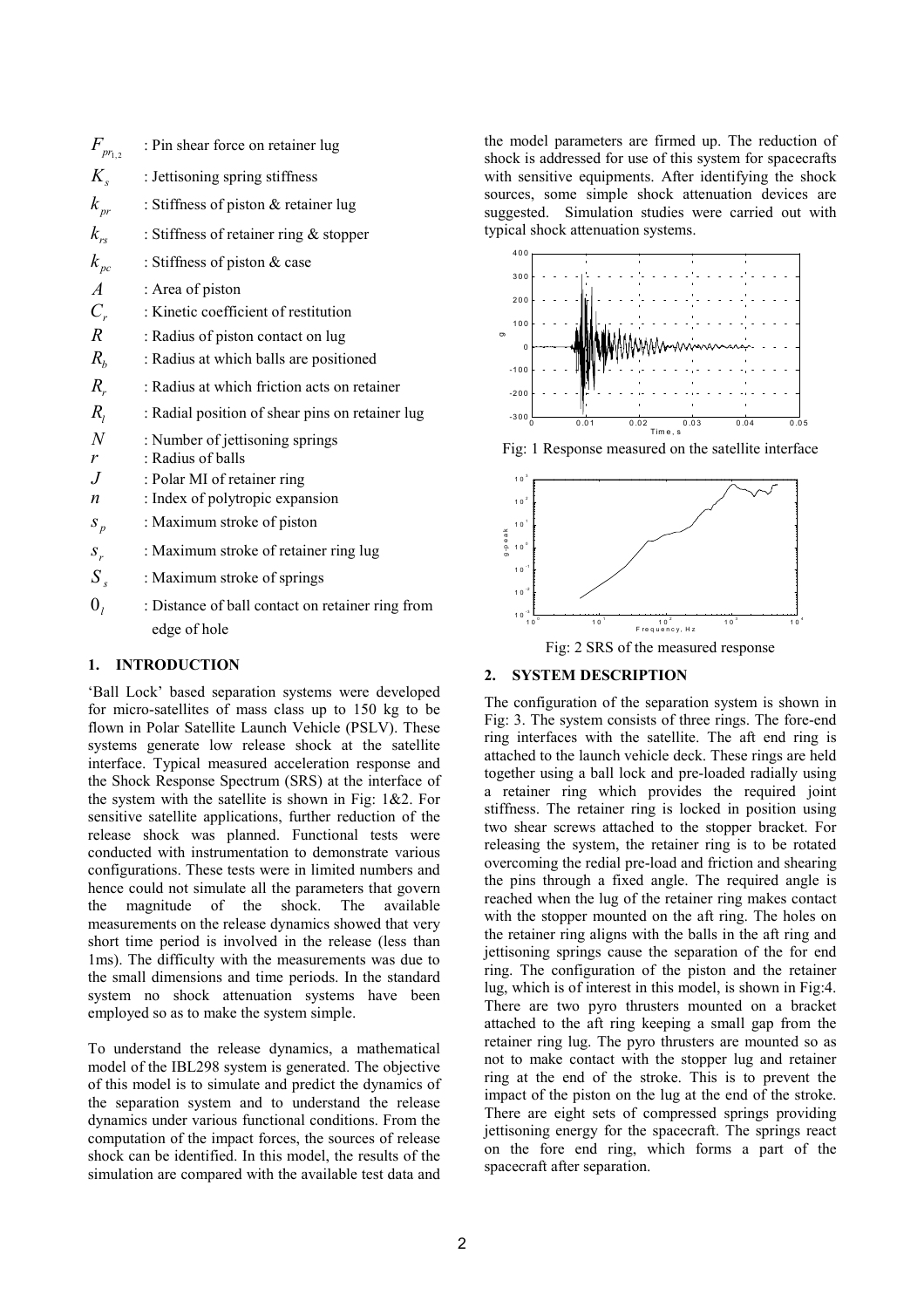

Fig: 3 Configuration of the IBL298 system



Fig: 4 Details at the pyrothruster mounting.

## **3. DESCRIPTION OF THE MODEL**

Formulation of various elements of the model is discussed in this section.

### **Pressure-Time trace**

The ISRO standard cartridge is used for producing the pyro thruster. The design is made to generate an upper bound force at the end of a pre-defined stroke. The stroke corresponds to the angular rotation required by the retainer ring. The energy of the combustion products from the cartridge is used for driving the piston. The piston is provided with shaft O-rings for sealing purpose. The cartridge is tested in a closed bomb with 10 cc volume. In the closed bomb test, the pressure rise and decay are captured using pressure pickup. One of the typical test curves is shown in Fig: 5. The peak pressure is reached in about 33 ms from the start of pressure rise. A simulation data is generated from the test data with peak pressure occurring at various times lower than the test data. This is by assuming that the burn rate is augmented with increase in chamber pressure.



Fig: 5 Closed bomb test data

The pressure drop due to heat loss to surrounding is reflected in the decay curve. This is not considered to change considerably, as the time periods involved are small. In the pyro-thruster, the initial cavity volume is computed from the geometry. The simulation data is used to compute the initial pressure in the reduced cavity. The volume generated by the movement of the piston is used for computing the pressure during the expansion process. The expansion process is assumed to be polytropic [Ref: 1]. The combustion of the explosive charge is assumed to be linearly regressive with the complete combustion occurring at the peak pressure time. Based on the displacement of the piston at any time the pressure is computed. A burn rate parameter is defined as:

$$
b = \frac{m_c}{\left(t_p - t_d\right)}
$$

This is used to compute the amount of charge burnt at any time given by the expression.

$$
m_x = b(t - t_d)
$$

The volume generated in the chamber is

$$
V_i = V_1 + \left(\frac{V_c}{m_c}\right) m_x
$$

The pressure in the chamber is given by

$$
p_t = p_c \left(\frac{V_b}{V_i}\right)^n
$$

The pressure when expanded to the chamber generated by the piston displacement is given by:

$$
p_{f_{1,2}} = \frac{p_{t}V_{i}^{n}}{(V_{i} + A.d_{p})^{n}}
$$

The pressure computed using the above mentioned process is quite high as compared to the closed bomb test even for the same rate of combustion assumed. This high pressure will cause the combustion process to accelerate by a factor, which is to be evaluated [Ref: 2]. Since there is uncertainty on the rate of combustion, different times for peak pressure occurrence are used for parametric study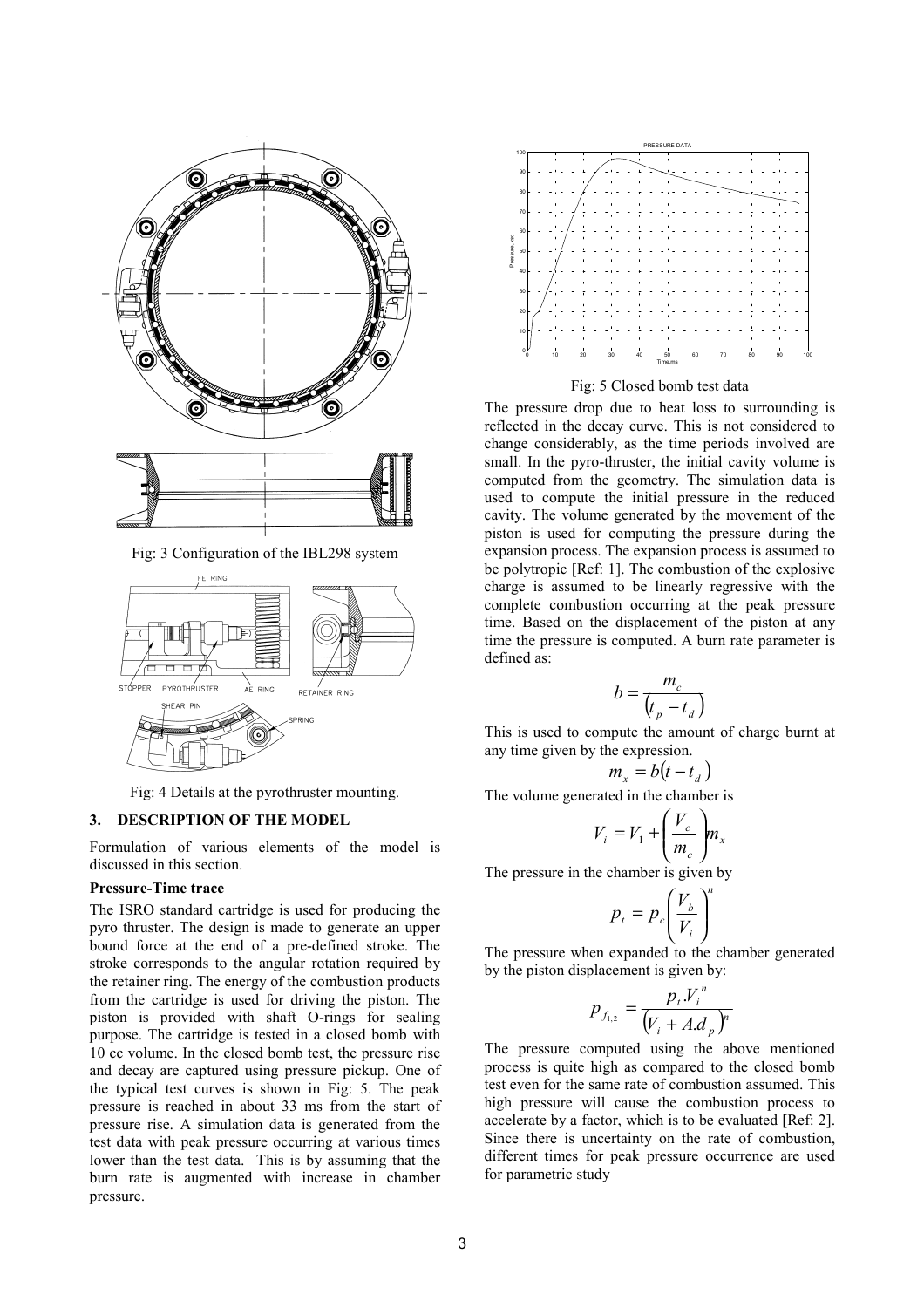## **Friction in piston and retainer ring**

A fixed value friction in the piston based on internal pressure and O-ring specification is used. This frictional force is acting in the opposite direction to the motion of the piston if the velocity is above a breakout level. Friction in the retainer ring motion is evaluated using hydraulic actuators. The force at the start of the movement of the retainer ring is taken as the fixed value of coulomb friction. This frictional force is made to act in the direction opposite to the motion of the retainer ring if the velocity is above a breakout level and till the balls in the system are aligned with the holes on retainer ring.

## **Shearing of pins**

The locking pins in the piston and retainer rings are to be sheared off with the movement. The shearing of the pin is assumed to take place till the piston or the retainer ring travels through a distance equal to the pin diameter. The area remaining to be sheared is computed from the geometry and multiplied with the material shear strength to get the shear forces.

### **Contact force between piston and retainer ring lug**

It is assumed that the force transfer takes place through the collision(s) of piston and the retainer ring lug. It is required to know the position and velocities of both piston and lug to predict a collision condition and compute the contact force. The conditions for the direction of velocities, and displacements of piston and retainer ring lug are evaluated to predict a collision scenario. This can be expressed as the following condition:

$$
v_p - v_r > 0 \& d_r - d_p < 0
$$

The contact forces are dependant on the stiffness of the elements participating in the collision process. The stiffness of the piston and retainer ring lug was evaluated using geometry and material properties. The equivalent stiffness is evaluated as:

$$
k_{pr} = \frac{k_p.k_r}{\left(k_p + k_r\right)}
$$

The force of contact is evaluated as

$$
F_c = C_r k_{pr} \left| d_r - d_p \right|
$$

The term in the mode bracket corresponds to the combined deflection of the piston and lug. This is applicable if the piston and the retainer are moving towards each other. After the collision or during subsequent separation, the elastic forces developed between them are released. The kinetic coefficient of restitution corresponding to the material combination is applied to compute the forces using the above expression during the separation process.

## **Stop forces in the piston**

The stop force is developed due to collision between the moving piston and stationary case at the end of the stroke. The stiffness of the case and the piston heads are computed and equivalent stiffness is used for computation of the force.

$$
F_{sp} = C_r k_{pc} (d_p - s_p)
$$

After the velocity is brought to zero and in subsequent separation, appropriate value of kinetic coefficient of restitution is applied to compute the forces as the system relieves the elastic forces.

### **Stop force between retainer ring lug and stopper**

The stop force is developed due to collision between the moving retainer ring and stationary stopper at the end of the stroke. The stiffness of the lug of retainer and the stopper are computed and equivalent stiffness is used for computation of the force.

$$
F_{sr} = C_r k_{rs} (d_r - s_r)
$$

Force during collision and separation is computed in the same way as in case of piston stop force.

## **Spring force & movement of the fore-end ring**

The two rings of the system are forced to separate by the jettisoning springs. The force by the springs are given by:

$$
F_{Spring} = K_s (S_s - d_m)
$$

Until the retainer ring rotates to the start of the uncovering balls by holes on the ring, the spring force is zero. The spring force is zero after the completion of the spring stroke. The equation of motion of the spacecraft mass is given by the following expression:

$$
M\ddot{y} = N F_{Spring}
$$

Where  $y$  is the displacement of the Fore-end ring.

#### **Force exerted by balls on retainer ring to assist rotation**

The balls exert radial pressure on the retainer ring due to the separation force between the rings. The preloads disappear when the holes in the retainer ring starts uncovering. The radial force due the springs will make the balls move outward due to the assistance provided by the moving fore-end ring. The balls exert forces on the edge of the holes of the retainer ring. The configuration of the ball and the forces acting during release is shown in Fig: 6.



Fig: 6 Forces on the ball during release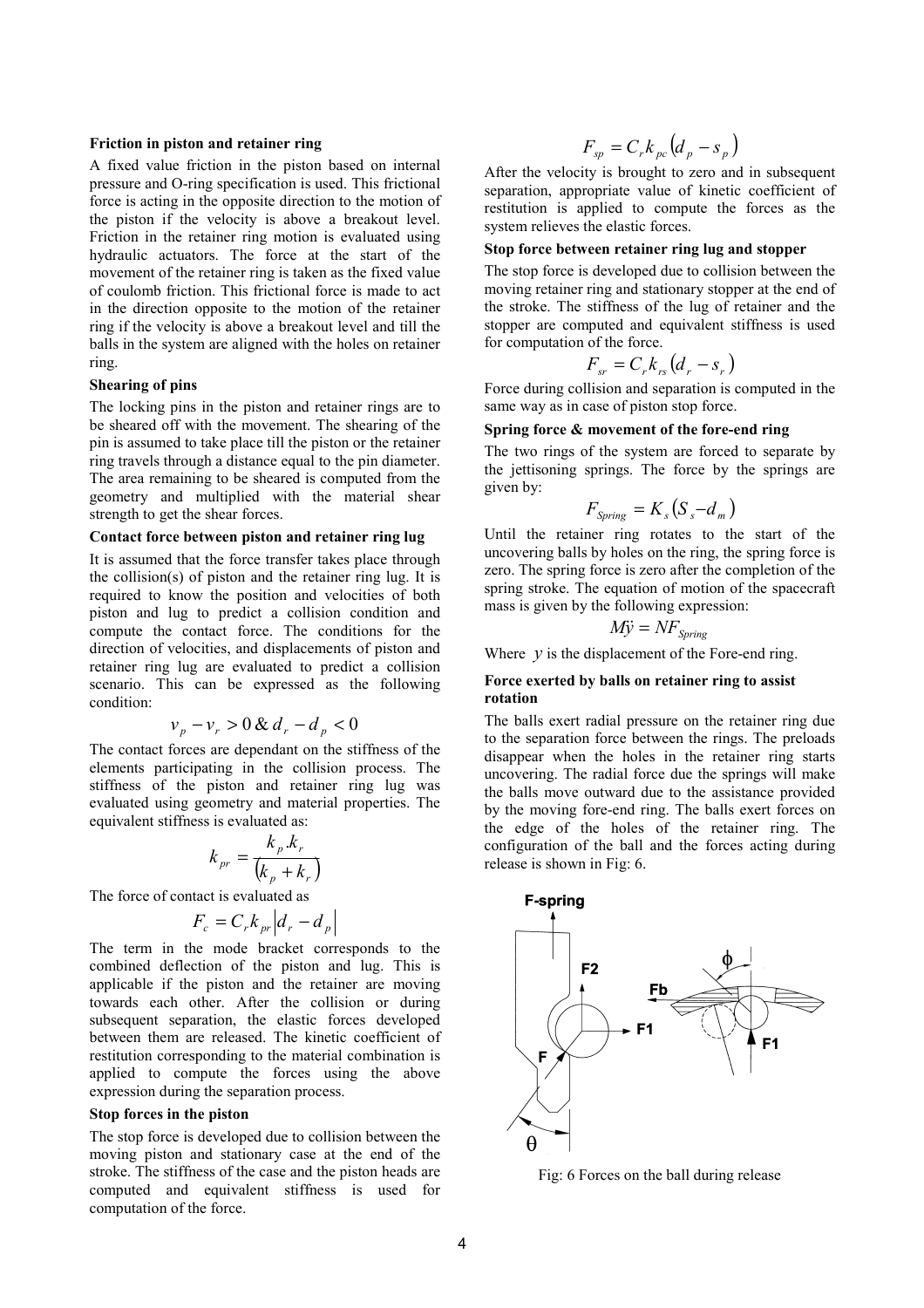The force exerted by the balls on the retainer ring is zero when  $F_{Spring}$  is zero or when the retainer rings moves enough to complete the uncovering of the balls. From the geometry the following angles are determined to evaluate the component of the spring force acting on the retainer ring.

$$
\theta = Cos^{-1} \left( Cos(\pi/4) - \left(\frac{d_m}{r}\right) \right)
$$

$$
\phi = Sin^{-1} \left( \frac{d_r - o_l}{r} \right)
$$

$$
F_b = \frac{N}{4} F_{Spring} Sin(2\theta). Sin(2\phi)
$$

This force will be zero if  $d_m \ge r \left( 1 - \cos \left( \frac{\pi}{4} \right) \right)$ 

#### **Movement of piston**

The piston mass is accelerated by the expanding gas in the cavity. Instantaneous pressure is used to compute the force acting on the piston mass. The shear screw is to be sheared off before movement. The governing equation is the following:

$$
m_p \ddot{x}_1 = p_{f_1} A + F_{rp_1} - F_{ps_1} - F_{c_1} - F_{sp_1}
$$

Where,  $x$  is the displacement of the piston. The subscript 1 stands for the first pyro-thruster and 2 for the second one. There is a shear pin, which has to be sheared off to start the movement of the piston. The shear force for the pin  $F_p$  is computed by considering of the area of pin remaining multiplied by the shear strength of the material.

#### **Movement of retainer ring**

The retainer ring rotates by the action of torque developed due to various forces applied at different radii. The torque on the retainer ring is expressed as follows:

$$
T_1 = RF_{c_1} + R_b F_b + R_r F_{rr} - R_l F_{pr_1} \&
$$
  

$$
T_2 = RF_{c_2} - R_l F_{sr_2}
$$
  

$$
T = T_1 + T_2
$$

This computation will result in negative values of torque. To overcome this  $T = 0$  if  $T < 0$  and net torque is given by

$$
T_{net} = T - R(F_{sr_1} + F_{sr_2})
$$
  
if  $T > 0$ 

The equation of motion of the retainer ring is given by

$$
J\ddot{\alpha} = T_{net}
$$

Where,  $\alpha$  is the angular displacement of the retainer ring. The displacement is computed as;

$$
d_{r} = \alpha R
$$

#### **4. Simulation Programme**

MATLAB programmes were written for the abovedefined model. The ten variables to be evaluated are displacements and velocities of pistons, retainer ring lugs, and the spacecraft. The second order equations describing the movement of piston, retainer rig and spacecraft were converted to first order expressions. Functions were written for the evaluation of pyrothruster chamber pressure, frictional forces, contact forces, stop forces, force from the balls on retainer, spring force and shear force of pins. The integration of the differential equations was carried out using **ode23** function of MATLAB. The parameters to be varied in the simulations were the peak pressure occurrence time and delay time between the pyrothruster and total simulation time.

## **5. Results form the ground tests**

In the ground tests, measurements were made to get the ignition delay between the pyro thrusters and strain on the retainer ring lug. The strain data identified the events of contact between the piston and the stopper. The fire current delay information is given in Fig: 7, which is about 1.5 ms. The strain signature on the retainer ring lug is given in Fig: 8. The initial portion of the strain shows the start of the movement of the retainer ring and the hitting on the stopper lug. The total travel duration is less than one milliseconds. The result indicate that only one pyro thruster is really active for the release of the system, and the other thrusters moves through and stopped by the retainer lug, with out participating in the release function.



Fig: 8 Portions of strain data showing contact time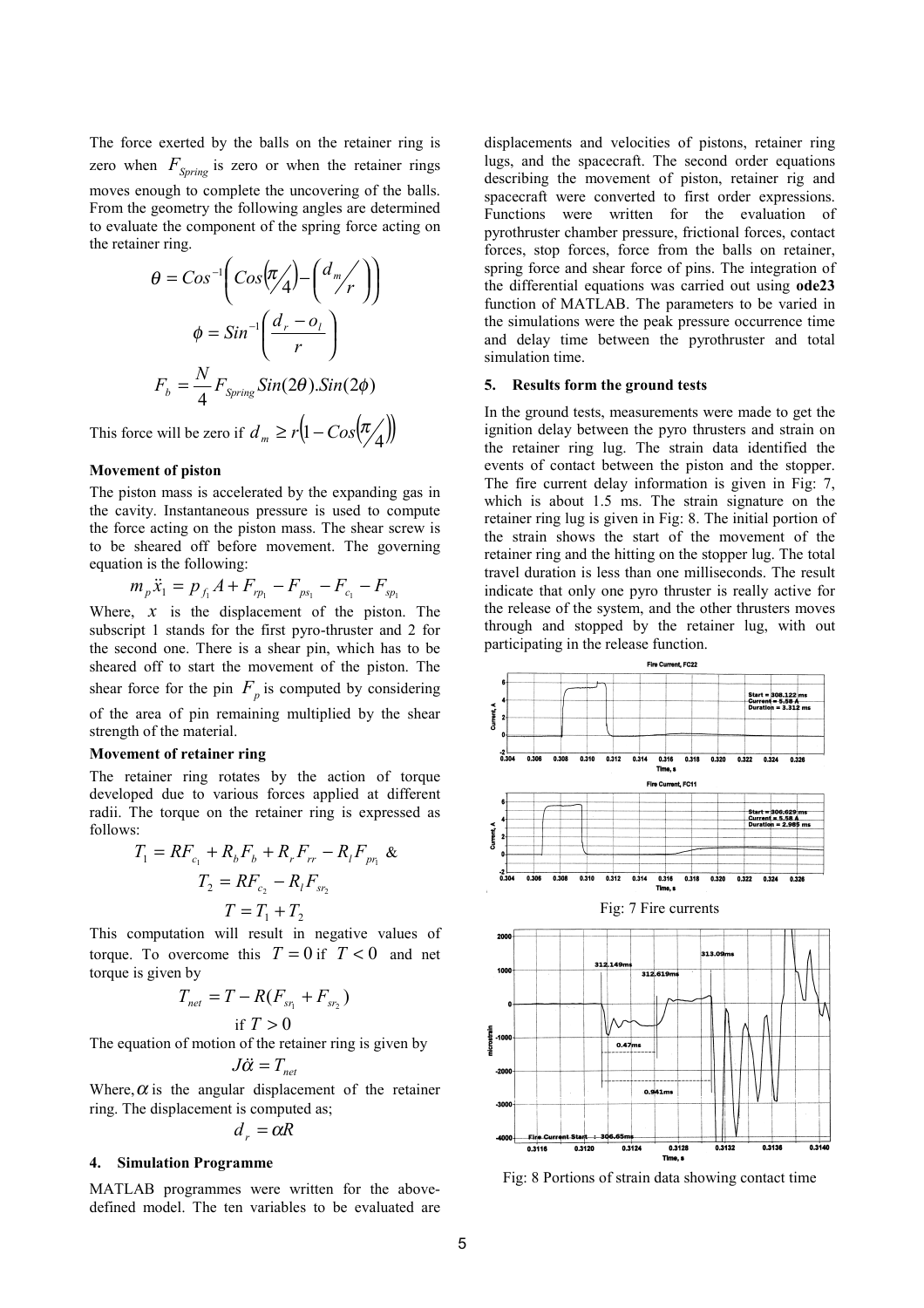## **6. Simulation Results**

The displacement and velocities of the piston and retainer rings are evaluated from simulations. Corresponding to the peak pressure time of 1ms, the results are shown in Fig: 9. To identify the set of results that match with the ground tests the peak pressure time is varied. The simulation results were matching with the ground test results when the peak pressure reaching time is 3 ms. The results are shown in Fig: 10. The retainer ring is moving with slightly higher velocity than the piston and loosing contact intermittently. The retainer ring collides with the stopper and bounces back and makes multiple contacts with the piston. The contact forces, stop forces, and friction forces are shown in Fig: 11. The duration of the impact at the stopper is of the order of 0.001ms. The pressure developed with in the pyro-thruster chamber is given in Fig: 12. The force exerted by the balls, and the spring forces are also shown in Fig: 12. The spring force is almost constant as the movement of the Fore-end ring is small. The retainer ring after the collision with the stopper moves back and hits the piston and pushes it backwards. Due to the prevailing pressure inside the pyro thruster; the retainer ring is moved back to the release position



Fig: 9 Simulation results (neak pressure at 1ms)



Fig: 10 Simulation results (peak pressure at 3ms)



Fig: 11 Contact forces, stop forces and friction



Fig: 12 Pressure inside pyro-thruster etc.

If both the pyro thrusters are acting simultaneously, the release will be accomplished faster and the impact forces are higher. The simulation result is shown in Fig:13.



Fig: 13 Both pyro-thrusters acting simultaneously.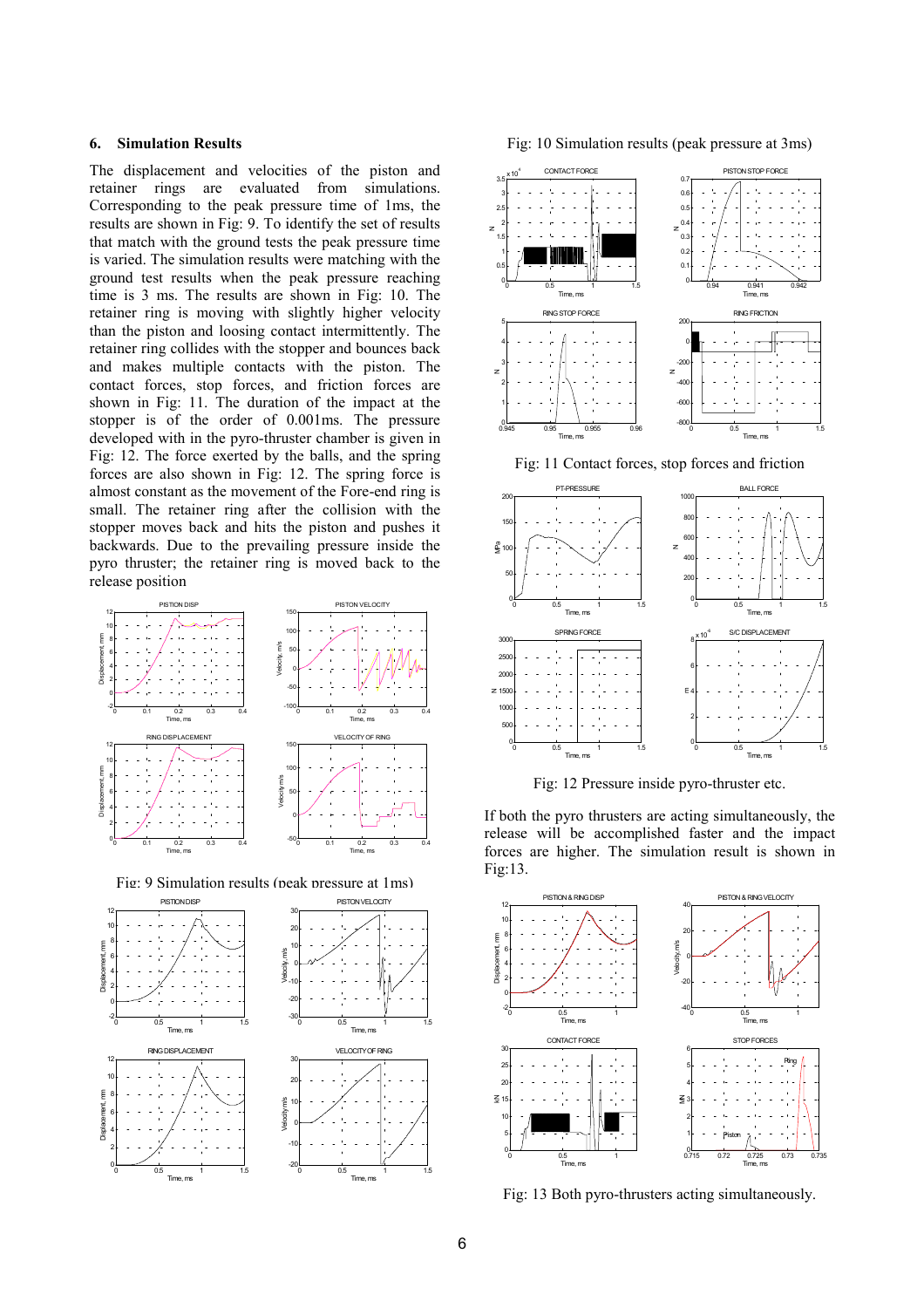It is seen that the release is completed in about a millisecond, while the combustion continues up to 3 ms, indicating excess charge in the pyro-thruster. Simulation was carried out with single thruster having reduced charge (90mg) and results are shown in Fig: 14. It was also noted that with the reduced charge, the peak pressure inside the thruster chamber is not reduced appreciably. The impact forces are reduced only marginally. Hence it was concluded that reduction in charge might not alter the release dynamics or resultant shock appreciably.



Fig: 14 Results with reduced pyro charge

#### **7. Shock attenuation systems**

The major parameter contributing the shock generated is the velocities achieved by the retainer ring and piston. The impact of the retainer ring on the stopper and the impact of the piston within the pyro thruster are major source of shock excitations. The deceleration of the retainer ring while hitting can be made slower with a soft or crushable material positioned at the impacting interface. Materials like lead, crushable materials like honeycomb dimpled structural element etc. can be used for this purpose. The alignment requirement between the retainer ring and the balls to cause the release is to be ensured even with this system. This requires that the compression / crushing shall be limited to a fixed stroke length and the retainer should be stopped at a hard reference interface at the stopper. Hence the entire energy absorption is not feasible. Possible configurations of the system with this constraint are shown in Fig: 15. Simulation carried out with various damping materials appropriately modelled showed that the impact forces could be reduced by about 25%. The impact damper stiffness is iteratively chosen to cause the velocity change in the retainer ring as shown in Fig:16.

The piston impacting inside the body of the pyrothruster also generate shock. Feasibility of reduction of this impact force was not investigated in detail. The contribution in shock generated by the piston hitting the body is small which is evident from the magnitude of the impact force compared to the retainer ring hitting the stopper.



Fig: 15 Options for shock attenuation systems



Fig: 16 Simulation results with impact damper

## **8. Conclusions**

The complete model of the 'Ball Lock' separation system is generated. The simulations have been carried out to match with the limited results obtained from the ground tests. The simulations yielded the velocity and displacement histories of the retainer ring lug and the pistons. The impact forces between the retainer lug/stopper and the piston/pyro thruster case are